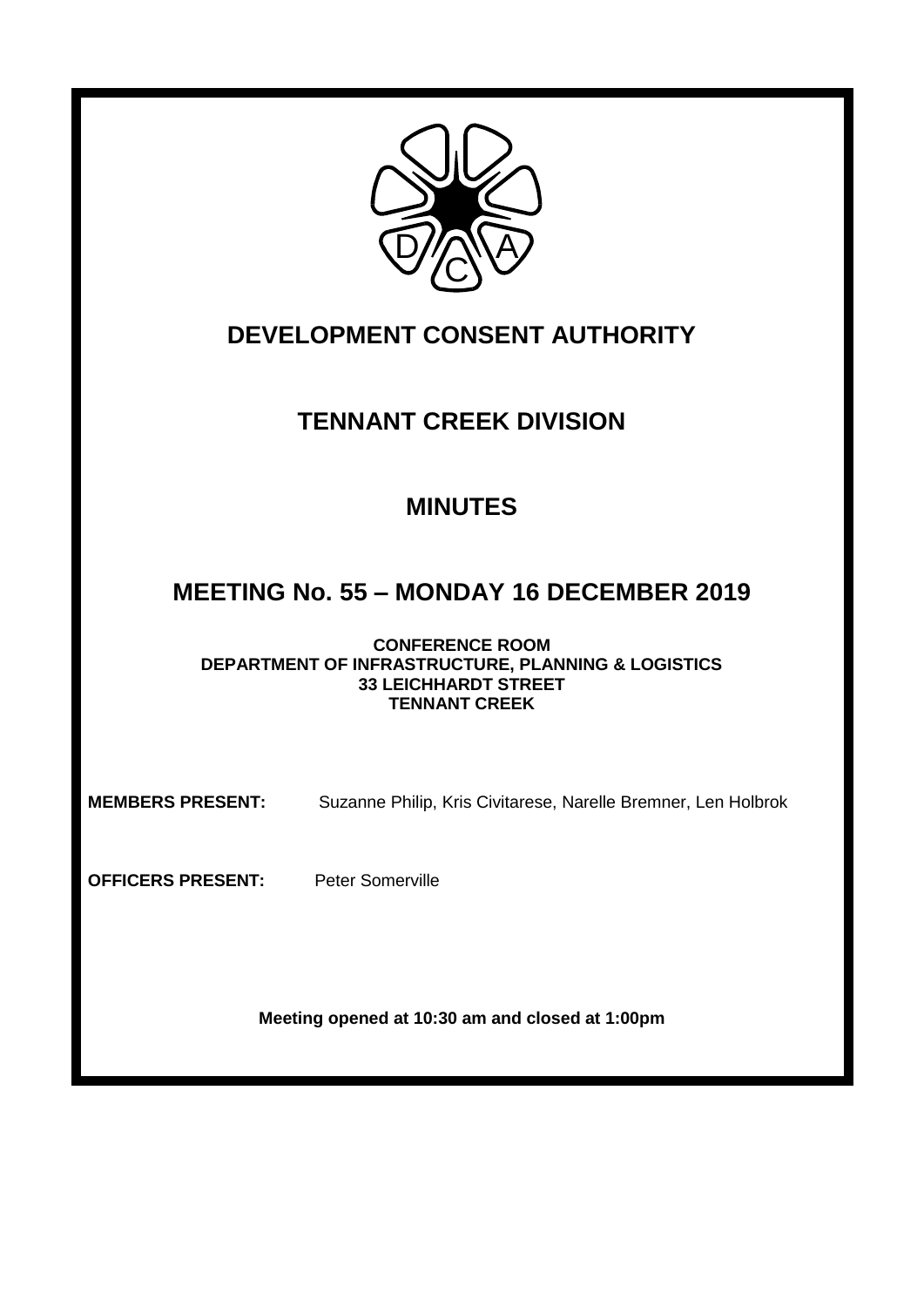**THE MINUTES OF THE EVIDENTIARY STAGE AND THE DELIBERATIVE STAGE ARE RECORDED SEPARATELY. THESE MINUTES RECORD THE DELIBERATIVE STAGE. THE TWO STAGES ARE GENERALLY HELD AT DIFFERENT TIMES DURING THE MEETING AND INVITEES ARE PRESENT FOR THE EVIDENTIARY STAGE ONLY.**

#### **ITEM 1 24 X 1 BEDROOM SUPPORTING ACCOMMODATION UNITS WITH ADMINISTRATION AND CLINICAL TREATMENT FACILITY (ALCOHOL AND DRUG REHABILITATION CENTRE) AND CARETAKERS'S RESIDENCE IN SINGLE STOREY BUILDINGS**

### **PA2019/0434 LOT 1593, 17 FAZALDEEN ROAD, TOWN OF TENNANT CREEK**

#### **APPLICANT DEPARTMENT OF INFRASTRUCTURE, PLANNING AND LOGISTICS (FOR DEPARTMENT OF HEALTH AND BARKLY REGION ALCOHOL & DRUG ABUSE ADVISORY GROUP (BRADAAG))**

The potential for a perceived conflict of interest, pursuant to section 97(1) of the *Planning Act 1999*, for Mr Siddhant Vashist, a member of the Development Consent Authority was identified and Mr Vashist absented herself from the meeting for the deliberation of this item.

Allison Paull (for DIPL) and Pauline Reynolds (for Barkly Region Alcohol & Drug Abuse, Advisory Group) attended the meeting and spoke further to the application.

Pauline Reynolds tabled a graph of the sobering up figures for the past 3 years, an independent study done by Price Waterhouse Coopers Indigenous Consulting Pty Ltd showing the Tennant Creek sobering up Shelter is the only one in the NT where clients present voluntarily and an email from Anyinginyi Health Aboriginal Corporation advising next full community meeting to be encouraged as an Aboriginal only meeting.

Members of the public who spoke further to the application were Elliot McAdam (by phone), Steve Moore (CEO Barkly Regional Council), Kim Braham (for PATA Native Title Group), Georgina Bracken, Barbara Shaw (CEO Anyinginyi Health Aboriginal Corporation), Sid Vashist, Tony Miles, Dean Gooda (Anyinginyi Health Aboriginal Corporation), Steven Edgington (Mayor of Tennant Creek), Jimmy Frank, Ross Williams and Patricia Franks.

- **RESOLVED 0005/19** That, the Development Consent Authority, pursuant to section 53(c) of the *Planning Act 1999*, refuse to consent to the proposed development to develop Lot 1593, 17 Fazaldeen Road, Town of Tennant Creek for the purpose of 24 x 1 bedroom supporting accommodation units with administration and clinical treatment facility (alcohol and drug rehabilitation centre) and caretaker's residence in single storey buildings, for the following reasons:
	- 1. Pursuant to section 51(a) of the *Planning Act 1999*, in considering a development application, the Development Consent Authority must take into account any planning scheme that applies to the land to which the application relates.
		- (a) Under clause 5.19 (Zone RL Rural Living) the primary purpose of the zone is to "provide for low-density rural living and a range of rural land uses including agriculture and horticulture." The consent authority did not accept that the proposed development, comprising elements of supporting accommodation, a clinical treatment facility, a three bedroom single dwelling and a caretaker's residence, satisfied the purpose of the zone, particularly given that a sizeable portion of the two hectare Lot was not available for development due to its status as a sacred site. The proposed development which may accommodate over 50 clients/residents together with staff, visiting family and daily traffic, was not considered consistent with low-density rural living in this location

**These minutes record persons in attendance at the meeting and the resolutions of the Development Consent Authority on applications before it. Reliance on these minutes should be limited to exclude uses of an evidentiary nature.**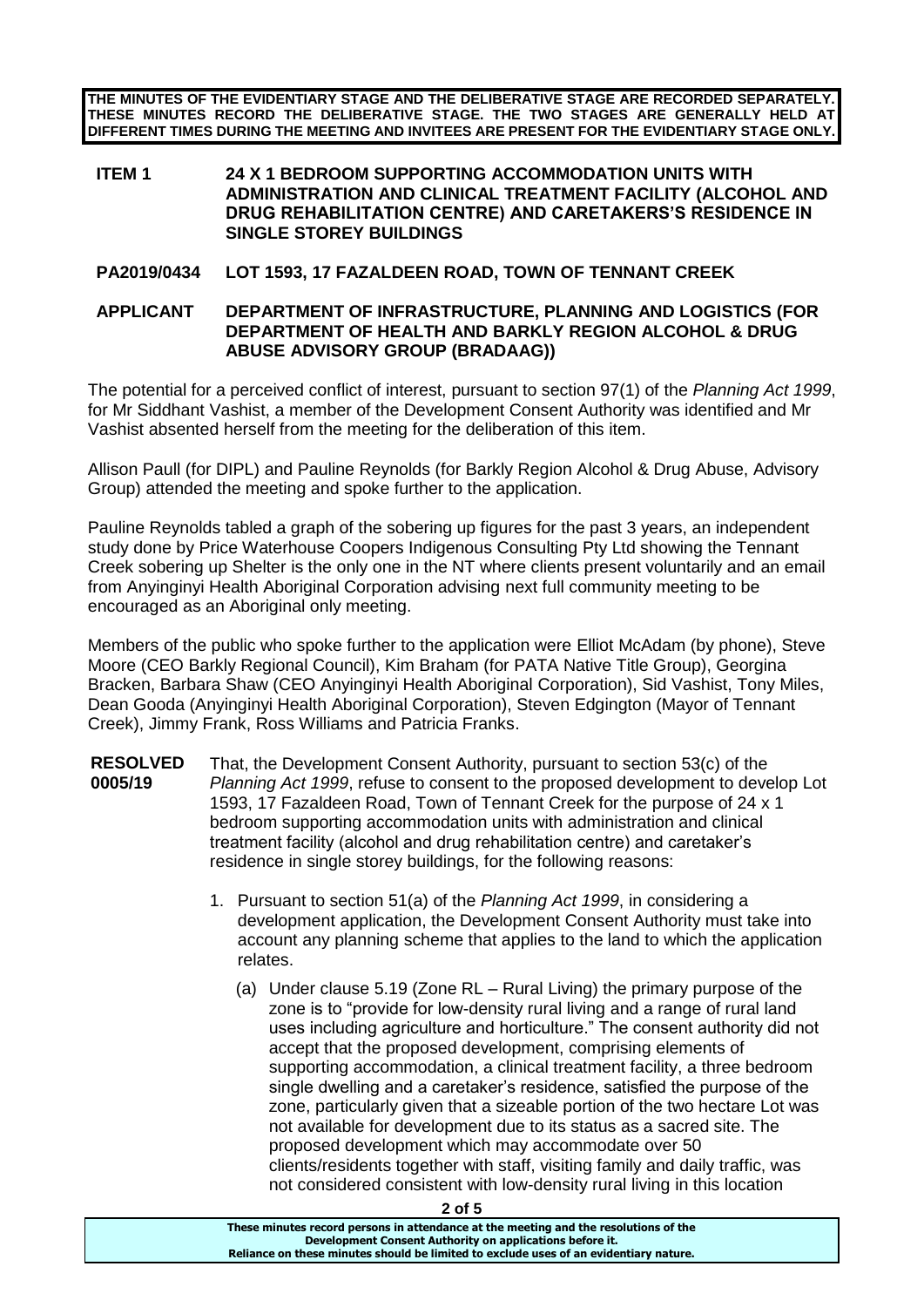given the size of the site and nature of adjoining and adjacent development.

- (b) The Authority considered the definitions of "dwelling and "single dwelling" provided by the NT Planning Scheme. A single dwelling is constituted by one self-contained residence. While a single dwelling may consist of more than one unit, it must be self-contained. Considering those definitions, there were up to four (4) buildings that could be classify as dwellings due to their degree of independence (kitchen/dining, bathrooms and laundry). These included the existing dwelling, proposed caretaker's residence and two proposed 'Transitional Centres'. The density proscribed by the NT Planning Scheme for Zone RL (Rural Living) is a limit of one (1) "single dwelling" (and an "independent unit") which, under clause 7.1, the consent authority does not have the power to vary. The dwelling limit proscribed by clause 7.1 indicates the type of density expected on a RL Lot and, even if the supporting accommodation element of the Application is treated as a separate use on the Lot outside the dwelling requirements, approval of such use is discretionary. The Authority considered that the supporting accommodation as proposed is simply too dense for the Lot, given its size and other restrictions, and would not exercise its discretion to approve the supporting accommodation use on this Lot. The inclusion of the clinical treatment facility further exacerbated the density issue and the Authority also noted there were a number of other non-compliances with the NT Planning Scheme including building setbacks and car parking issues which may also indicate that the proposal was overly dense and not appropriate for the site.
- (c) The Authority considered the nature of the clinical treatment facility element of the Application, which the Applicant sought to have classified as an 'undefined' use, thus making it a discretionary use in the RL zone. The Authority noted that the proposed use bore a number of similarities to the land use definitions under clause 3 of the NT Planning Scheme for "hospital" and/or "medical clinic". These uses are prohibited in Zone RL (Rural Living). The Authority also noted the evidence from the Applicant and Pauline Reynolds in relation to the proposed operation of the facility and the provision of medical treatment offsite. As the Authority considered the Application for Lot 1593 failed to meet other criteria under the *Planning Act 1999* and NTPS, it did not make a determination as to the classification of the clinical treatment facility.
- 2. Pursuant to section 51(e) of the *Planning Act 1999*, in considering a development application, the Development Consent Authority must take into account any submissions made under s49, and any evidence or information received under section 50, in relation to the development application. Over 176 submissions, including letters, form letters and petitions were received in relation to the proposed development.

Six submissions were in favour of the Application, stressing the good work undertaken by BRADAAG, the need for a facility in the nature of that contained in the Application, the ability to "free up" public housing if the Application was granted and the problems with other potential sites.

The submissions in opposition to the Application raised issues related to:

(a) Potential definition of "hospital" and "medical clinic", both prohibited in Zone RL;

| 3 of 5                                                                                |
|---------------------------------------------------------------------------------------|
| These minutes record persons in attendance at the meeting and the resolutions of the  |
| Development Consent Authority on applications before it.                              |
| Reliance on these minutes should be limited to exclude uses of an evidentiary nature. |
|                                                                                       |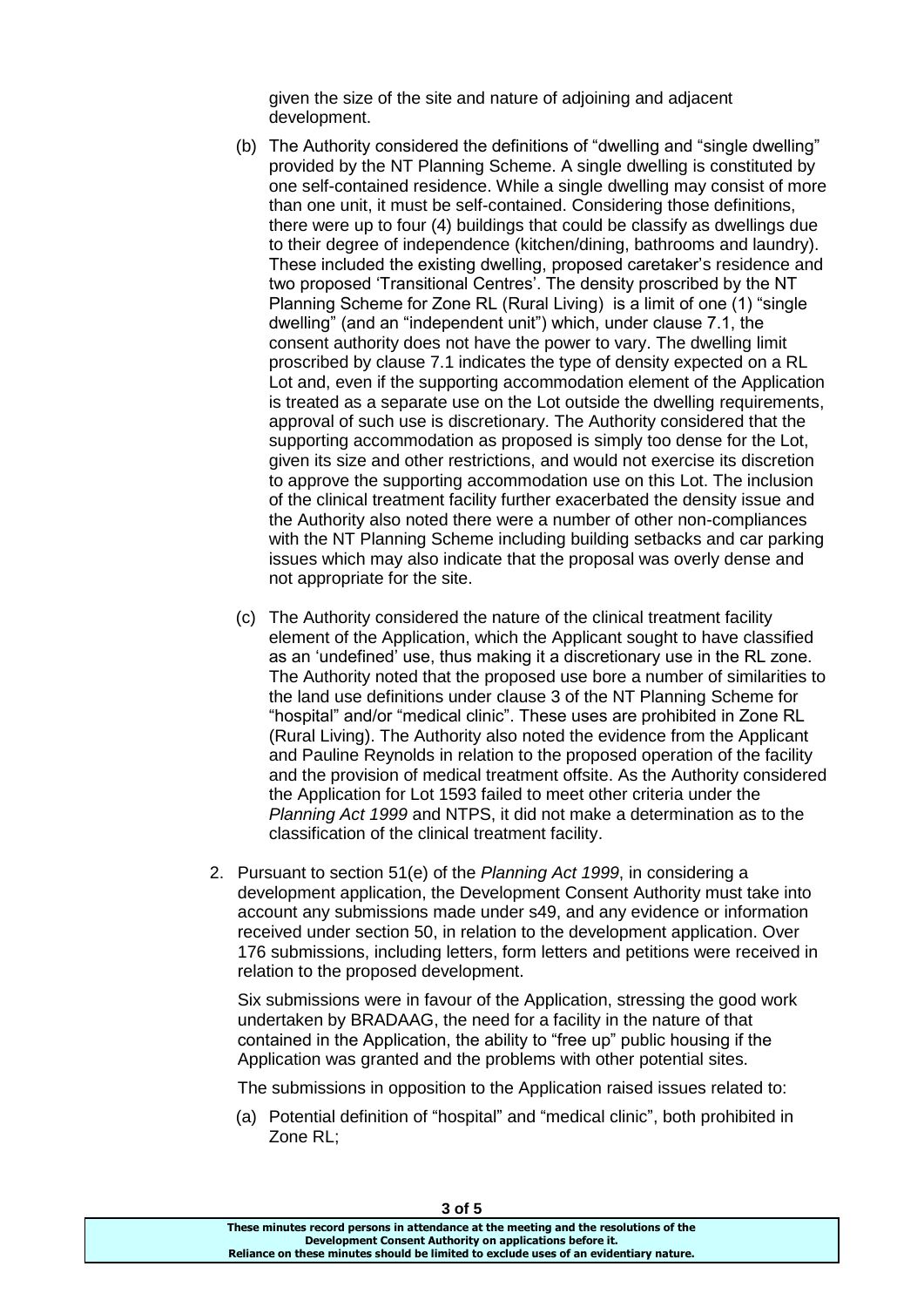- (b) The proposed development comprised a number of dwellings in excess of that permitted in the zone noting that multiple dwellings is a prohibited use in Zone RL;
- (c) The development is considered too dense in terms of the number of people (clients) expected to either reside on the site or are present receiving treatment. This is considered contrary to the primary purpose of Zone RL which to provide for low density rural living.
- (d) The size of the site, together with the physical and cultural restrictions placed on development, makes it unsuitable for the intensity and extent of the physical development proposed; and
- (e) There is inadequate infrastructure to support the nature of the proposed development including road network, pedestrian access and lack of connection to reticulated sewer given the potential servicing the needs of number of people proposed.

A number of the submitters attended the meeting and spoke further to their submissions. The Authority noted all of those comments, which ranged from details about the excellent work that BRADAGG performs in the region to cultural sensitivities which may impinge on the subject site including those arising from sacred site issues and the position of the Lot in relation to the cemetery. While a number of issues raised did not have planning implications, the underlying theme of many of the submissions was that the site was too small to contain the proposed use. The Authority considered in detail all submissions, both written and oral, in reaching its decision.

- 3. Pursuant to section 51(h) of the Planning Act 1999, in considering development application, the Development Consent Authority must take into account the merits of the proposed development. The consent authority acknowledges the beneficial work undertaken by the Barkly Region Alcohol and Drug Abuse Advisory Group (BRADAAG), noting that the current sites used are located in a number of locations dispersed throughout the town and which reportedly have not raised any complaints or issues with residents. The proposed development represents an opportunity to concentrate this dispersed effort onto one site, however, the potential impact of this particular application on this particular site is considered contrary to the purpose of Zone RL (Rural Living).
- 4. Pursuant to section 51(j) of the Planning Act 1999, in considering a development application, the Development Consent Authority must take into account the capability of the land to which the proposed development relates to support the proposed development and the effect of the development on the land and on other land, the physical characteristics of which may be affected by the development. The land is reasonably level and not identified as being liable to inundation in a 1% AEP Defined Flood Event. The surrounding area has been developed for rural living purposes for over 30 years and is not connected to reticulated sewer. However given the potential number of occupants on the site and the fact that a significant portion is constrained by the sacred site, the land is not considered capable of supporting the proposed development without undue adverse effects on the site and on adjoining land.
- 5. Pursuant to section 51(m) of the *Planning Act 1999*, in considering a development application, the Development Consent Authority must take into account the public utilities or infrastructure provided in the area in which the land is situated, the requirement for public facilities and services to be

**4 of 5**